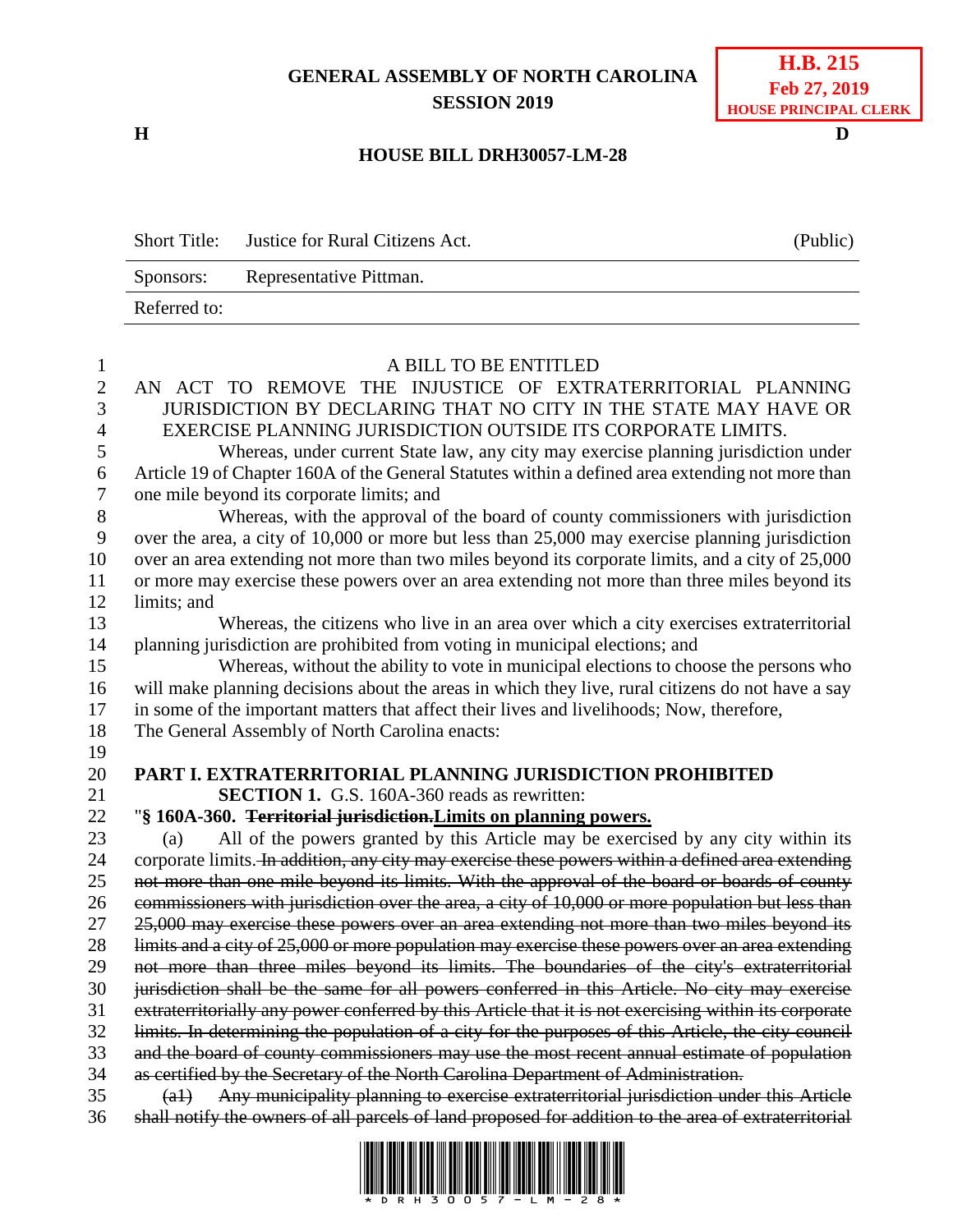### **General Assembly Of North Carolina Session 2019 Session 2019**

 jurisdiction, as shown on the county tax records. The notice shall be sent by first-class mail to the last addresses listed for affected property owners in the county tax records. The notice shall inform the landowner of the effect of the extension of extraterritorial jurisdiction, of the landowner's right to participate in a public hearing prior to adoption of any ordinance extending the area of extraterritorial jurisdiction, as provided in G.S. 160A-364, and the right of all residents of the area to apply to the board of county commissioners to serve as a representative on the planning board and the board of adjustment, as provided in G.S. 160A-362. The notice shall be mailed at least four weeks prior to the public hearing. The person or persons mailing the notices shall certify to the city council that the notices were sent by first-class mail, and the certificate shall be deemed conclusive in the absence of fraud. (b) Any council wishing to exercise extraterritorial jurisdiction under this Article shall adopt, and may amend from time to time, an ordinance specifying the areas to be included based upon existing or projected urban development and areas of critical concern to the city, as evidenced by officially adopted plans for its development. Boundaries shall be defined, to the extent feasible, in terms of geographical features identifiable on the ground. A council may, in its discretion, exclude from its extraterritorial jurisdiction areas lying in another county, areas separated from the city by barriers to urban growth, or areas whose projected development will have minimal impact on the city. The boundaries specified in the ordinance shall at all times be drawn on a map, set forth in a written description, or shown by a combination of these techniques. This delineation shall be maintained in the manner provided in G.S. 160A-22 for the delineation 21 of the corporate limits, and shall be recorded in the office of the register of deeds of each county

22 in which any portion of the area lies.

 $23 \qquad (e)$  Where the extraterritorial jurisdiction of two or more cities overlaps, the jurisdictional boundary between them shall be a line connecting the midway points of the overlapping area unless the city councils agree to another boundary line within the overlapping area based upon existing or projected patterns of development.

 (d) If a city fails to adopt an ordinance specifying the boundaries of its extraterritorial jurisdiction, the county of which it is a part shall be authorized to exercise the powers granted by this Article in any area beyond the city's corporate limits. The county may also, on request of the 30 eity council, exercise any or all these powers in any or all areas lying within the city's corporate limits or within the city's specified area of extraterritorial jurisdiction.

 (e) No city may hereafter extend its extraterritorial powers under this Article into any 33 area for which the county at that time has adopted and is enforcing a zoning ordinance and subdivision regulations and within which it is enforcing the State Building Code. However, the 35 eity may do so where the county is not exercising all three of these powers, or when the city and the county have agreed upon the area within which each will exercise the powers conferred by this Article.

 (f)(b) When a city annexes, annexes or a new city is incorporated in, or a city extends its 39 jurisdiction to include, in an area that is currently being regulated by the county, county under this Article or Article 18 of Chapter 153A of the General Statutes, the county regulations and powers of enforcement shall remain in effect until (i) the city has adopted such regulations, or (ii) a period of 60 days has elapsed following the annexation, extension annexation or incorporation, whichever is sooner. During this period the city may hold hearings and take any other measures that may be required in order to adopt its regulations for the area.

 (f1) When a city relinquishes jurisdiction over an area that it is regulating under this Article to a county, the city regulations and powers of enforcement shall remain in effect until (i) the county has adopted this regulation or (ii) a period of 60 days has elapsed following the action by which the city relinquished jurisdiction, whichever is sooner. During this period the county 49 may hold hearings and take other measures that may be required in order to adopt its regulations for the area.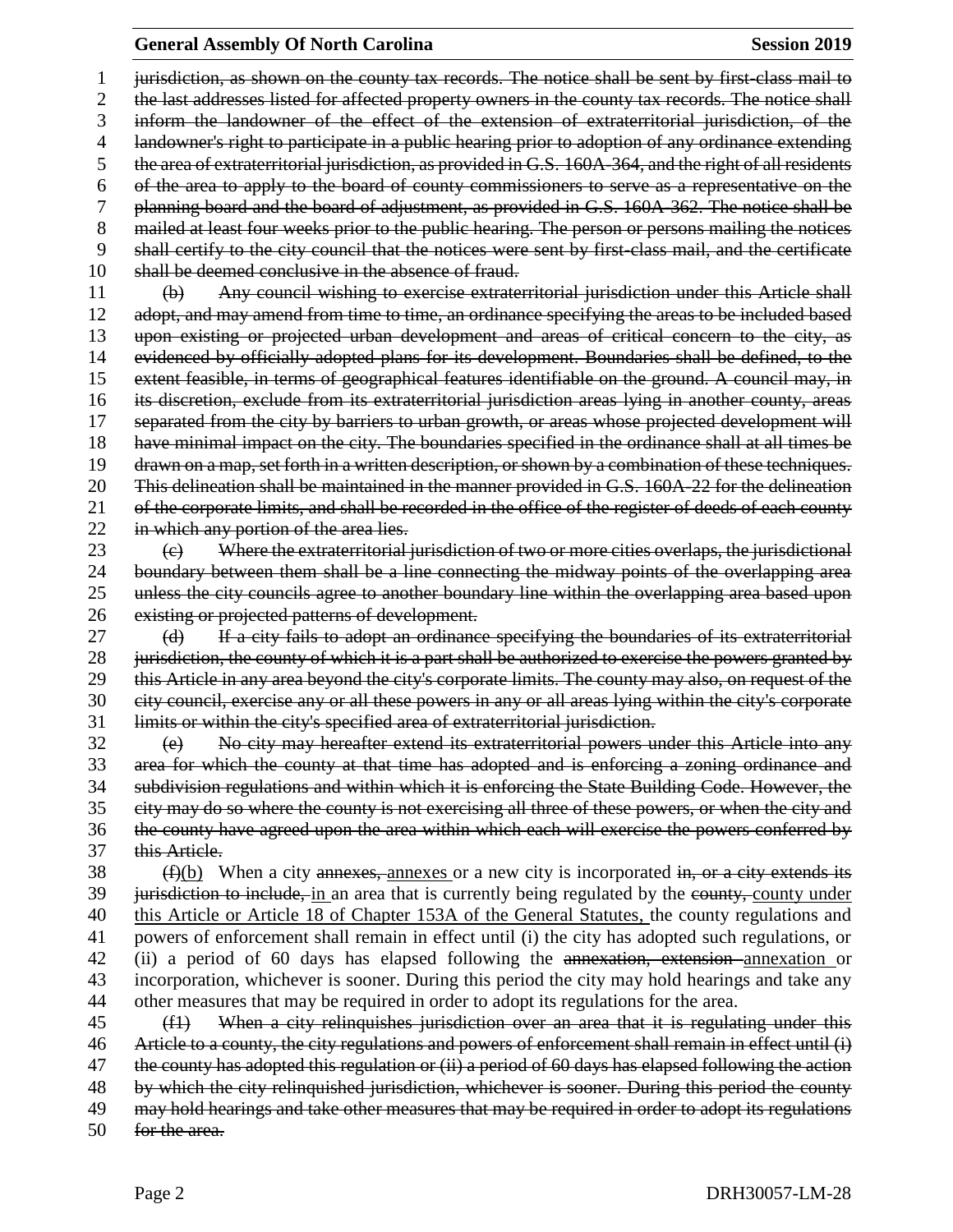**General Assembly Of North Carolina Session 2019 Session 2019**  $\frac{1}{2}$  (g) When a local government is granted powers by this section subject to the request, approval, or agreement of another local government, the request, approval, or agreement shall be evidenced by a formally adopted resolution of that government's legislative body. Any such 4 request, approval, or agreement can be rescinded upon two years' written notice to the other legislative bodies concerned by repealing the resolution. The resolution may be modified at any time by mutual agreement of the legislative bodies concerned. (h) Nothing in this section shall repeal, modify, or amend any local act which defines the boundaries of a city's extraterritorial jurisdiction by metes and bounds or courses and distances. (i) Whenever a city or county, pursuant to this section, acquires jurisdiction over a 10 territory that theretofore has been subject to the jurisdiction of another local government, any person who has acquired vested rights under a permit, certificate, or other evidence of compliance issued by the local government surrendering jurisdiction may exercise those rights as if no change of jurisdiction had occurred. The city or county acquiring jurisdiction may take any action 14 regarding such a permit, certificate, or other evidence of compliance that could have been taken by the local government surrendering jurisdiction pursuant to its ordinances and regulations. Except as provided in this subsection, any building, structure, or other land use in a territory over which a city or county has acquired jurisdiction is subject to the ordinances and regulations of 18 the city or county.  $\qquad \qquad (i)$  Repealed by Session Laws 1973, c. 669, s. 1. (k) As used in this subsection, "bona fide farm purposes" is as described in G.S. 153A-340. As used in this subsection, "property" means a single tract of property or an

 identifiable portion of a single tract. Property that is located in the geographic area of a municipality's extraterritorial jurisdiction and that is used for bona fide farm purposes is exempt from exercise of the municipality's extraterritorial jurisdiction under this Article. Property that is located in the geographic area of a municipality's extraterritorial jurisdiction and that ceases to be used for bona fide farm purposes shall become subject to exercise of the municipality's extraterritorial jurisdiction under this Article. For purposes of complying with 44 C.F.R. Part 60, 28 Subpart A, property that is exempt from the exercise of extraterritorial jurisdiction pursuant to this subsection shall be subject to the county's floodplain ordinance or all floodplain regulation provisions of the county's unified development ordinance.

 (*l*) A municipality may provide in its zoning ordinance that an accessory building of a "bona fide farm" as defined by G.S. 153A-340(b) has the same exemption from the building code as it would have under county zoning as provided by Part 3 of Article 18 of Chapter 153A of the General Statutes.

 This subsection applies only to the City of Raleigh and the Towns of Apex, Cary, Fuquay-Varina, Garner, Holly Springs, Knightdale, Morrisville, Rolesville, Wake Forest, Wendell, and Zebulon."

**SECTION 2.** G.S. 160A-361 reads as rewritten:

# "**§ 160A-361. Planning boards.**

- (a) Any city may by ordinance create or designate one or more boards or commissions to perform the following duties:
- 
- 42 (1) Make studies of the area within its jurisdiction and surrounding areas; the city's corporate limits;
- …." **SECTION 3.** G.S. 160A-362 is repealed.

 **SECTION 4.** Any provision in a local act that grants a city, town, or village the power to exercise extraterritorial planning jurisdiction under Article 19 of Chapter 160A of the General Statutes is hereby repealed.

 **SECTION 5.** The relinquishment of jurisdiction over an area that a city is regulating under the authority of extraterritorial planning jurisdiction under Article 19 of Chapter 160A of the General Statutes shall become effective January 1, 2020. However, nothing in this act shall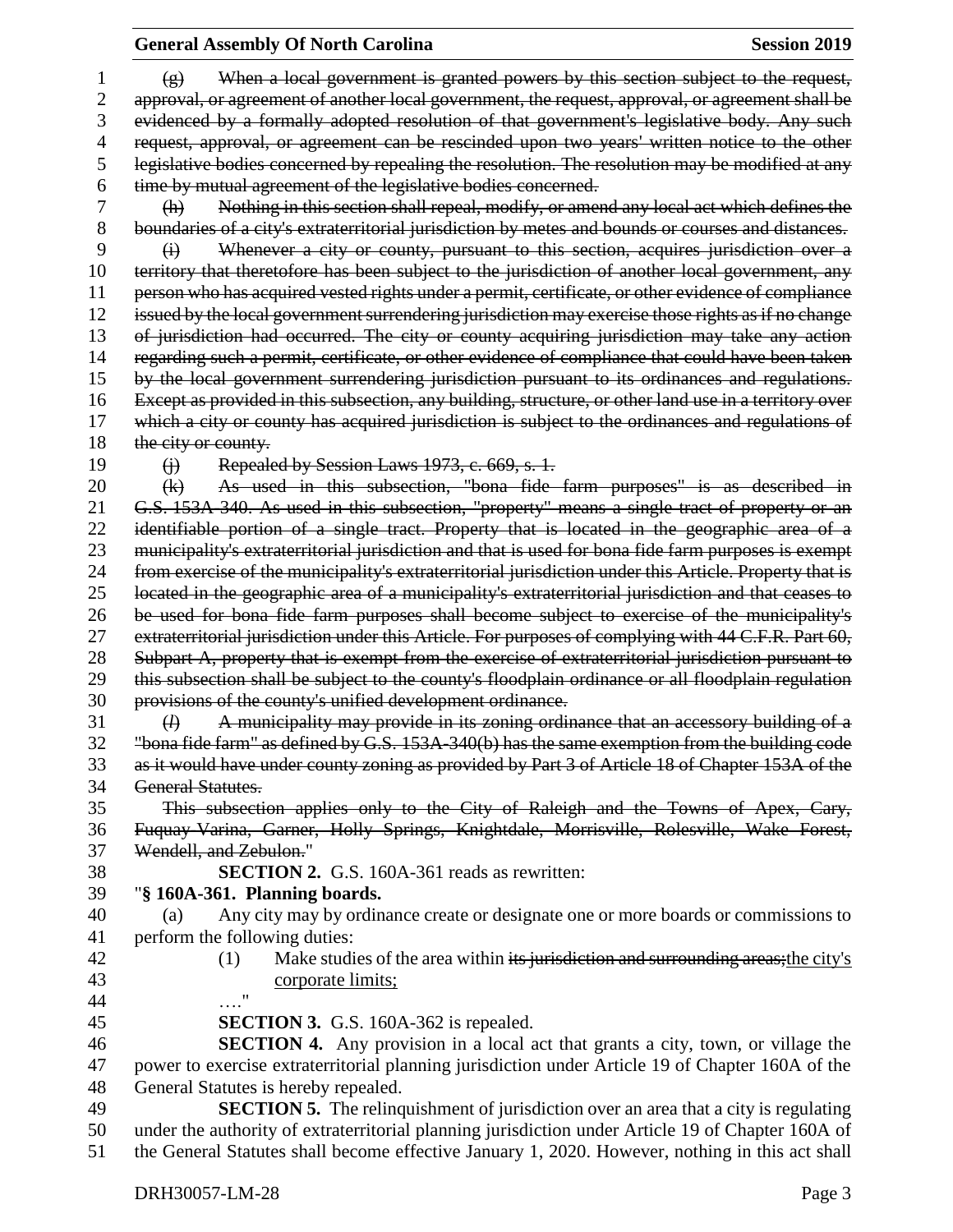|                               | <b>General Assembly Of North Carolina</b>                                                                                                                                                                                                                                                                                                                                                                                                                                                                                                                                                                                                                                                              | <b>Session 2019</b> |
|-------------------------------|--------------------------------------------------------------------------------------------------------------------------------------------------------------------------------------------------------------------------------------------------------------------------------------------------------------------------------------------------------------------------------------------------------------------------------------------------------------------------------------------------------------------------------------------------------------------------------------------------------------------------------------------------------------------------------------------------------|---------------------|
|                               | be construed as prohibiting a city from relinquishing jurisdiction over an area prior to January 1,                                                                                                                                                                                                                                                                                                                                                                                                                                                                                                                                                                                                    |                     |
|                               | 2020, so long as the city complies with the provisions of Article 19 of Chapter 160A of the                                                                                                                                                                                                                                                                                                                                                                                                                                                                                                                                                                                                            |                     |
| <b>General Statutes.</b>      |                                                                                                                                                                                                                                                                                                                                                                                                                                                                                                                                                                                                                                                                                                        |                     |
|                               | <b>SECTION 6.</b> Upon relinquishment of jurisdiction over an area that a city is                                                                                                                                                                                                                                                                                                                                                                                                                                                                                                                                                                                                                      |                     |
|                               | regulating under the authority of extraterritorial planning jurisdiction under Article 19 of Chapter                                                                                                                                                                                                                                                                                                                                                                                                                                                                                                                                                                                                   |                     |
| 160A of the General Statutes: |                                                                                                                                                                                                                                                                                                                                                                                                                                                                                                                                                                                                                                                                                                        |                     |
| (1)                           | The city regulations and powers of enforcement shall remain in effect until (i)<br>the county has adopted the regulation or (ii) a period of 60 days has elapsed<br>following the effective date of this act, whichever is sooner. During this<br>period, the county may hold hearings and take other measures that may be<br>required in order to adopt its regulations for the area.                                                                                                                                                                                                                                                                                                                 |                     |
| (2)                           | Any person who has acquired vested rights under a permit, certificate, or other<br>evidence of compliance issued by the city may exercise those rights as if no<br>change of jurisdiction had occurred. The county acquiring jurisdiction may<br>take any action regarding the permit, certificate, or other evidence of<br>compliance that could have been taken by the city surrendering jurisdiction<br>pursuant to its ordinances and regulations. Except as provided in this section,<br>any building, structure, or other land use in a territory over which a county has<br>acquired jurisdiction is subject to the ordinances and regulations of the county.                                   |                     |
|                               | PART II. CONFORMING CHANGES<br><b>SECTION 7.</b> G.S. 113A-208 reads as rewritten:<br>"§ 113A-208. Regulation of mountain ridge construction by counties and cities.                                                                                                                                                                                                                                                                                                                                                                                                                                                                                                                                   |                     |
| .                             |                                                                                                                                                                                                                                                                                                                                                                                                                                                                                                                                                                                                                                                                                                        |                     |
| (d)                           | An ordinance adopted under the authority of this section applies to all protected<br>mountain ridges as defined in G.S. 113A-206. A county or city may apply the ordinance to other<br>mountain ridges within its jurisdiction if it finds that this application is reasonably necessary to<br>protect against some or all of the hazards or problems set forth in G.S. 113A-207. Additionally,<br>a city with a population of 50,000 or more may apply the ordinance to other mountain ridges<br>within its extraterritorial planning jurisdiction if it finds that this application is reasonably<br>necessary to protect against some or all of the hazards or problems set forth in G.S. 113A-207. |                     |
|                               | <b>SECTION 8.</b> G.S. 122C-3 reads as rewritten:                                                                                                                                                                                                                                                                                                                                                                                                                                                                                                                                                                                                                                                      |                     |
| "§ 122C-3. Definitions.       |                                                                                                                                                                                                                                                                                                                                                                                                                                                                                                                                                                                                                                                                                                        |                     |
|                               | The following definitions apply in this Chapter:                                                                                                                                                                                                                                                                                                                                                                                                                                                                                                                                                                                                                                                       |                     |
|                               |                                                                                                                                                                                                                                                                                                                                                                                                                                                                                                                                                                                                                                                                                                        |                     |
| (13e)                         | "Extraterritorial jurisdiction" means the boundaries of the area over which the                                                                                                                                                                                                                                                                                                                                                                                                                                                                                                                                                                                                                        |                     |
|                               | Town of Butner was exercising extraterritorial planning jurisdiction under                                                                                                                                                                                                                                                                                                                                                                                                                                                                                                                                                                                                                             |                     |
|                               | Article 19 of Chapter 160A of the General Statutes prior to the Town's                                                                                                                                                                                                                                                                                                                                                                                                                                                                                                                                                                                                                                 |                     |
|                               | relinguishment of jurisdiction over the area on or before January 1, 2020.                                                                                                                                                                                                                                                                                                                                                                                                                                                                                                                                                                                                                             |                     |
| 11                            |                                                                                                                                                                                                                                                                                                                                                                                                                                                                                                                                                                                                                                                                                                        |                     |
|                               | <b>SECTION 9.</b> G.S. 122C-403 reads as rewritten:                                                                                                                                                                                                                                                                                                                                                                                                                                                                                                                                                                                                                                                    |                     |
|                               | "§ 122C-403. Secretary's authority over Camp Butner reservation.                                                                                                                                                                                                                                                                                                                                                                                                                                                                                                                                                                                                                                       |                     |
|                               | The Secretary shall administer the Camp Butner reservation except (i) those areas within the                                                                                                                                                                                                                                                                                                                                                                                                                                                                                                                                                                                                           |                     |
|                               | municipal boundaries of the Town of Butner and (ii) that portion of the Town of Butner's                                                                                                                                                                                                                                                                                                                                                                                                                                                                                                                                                                                                               |                     |
|                               | extraterritorial invischiering intriguistic as defined in $GS 122C-3(13e)$ consisting of lands not                                                                                                                                                                                                                                                                                                                                                                                                                                                                                                                                                                                                     |                     |

46 extraterritorial jurisdiction-jurisdiction, as defined in G.S. 122C-3(13e), consisting of lands not owned by the State of North Carolina. In performing this duty, the Secretary has the powers listed below. In exercising these powers the Secretary has the same authority and is subject to the same restrictions that the governing body of a city would have and would be subject to if the reservation was a city, unless this section provides to the contrary. The Secretary may: …."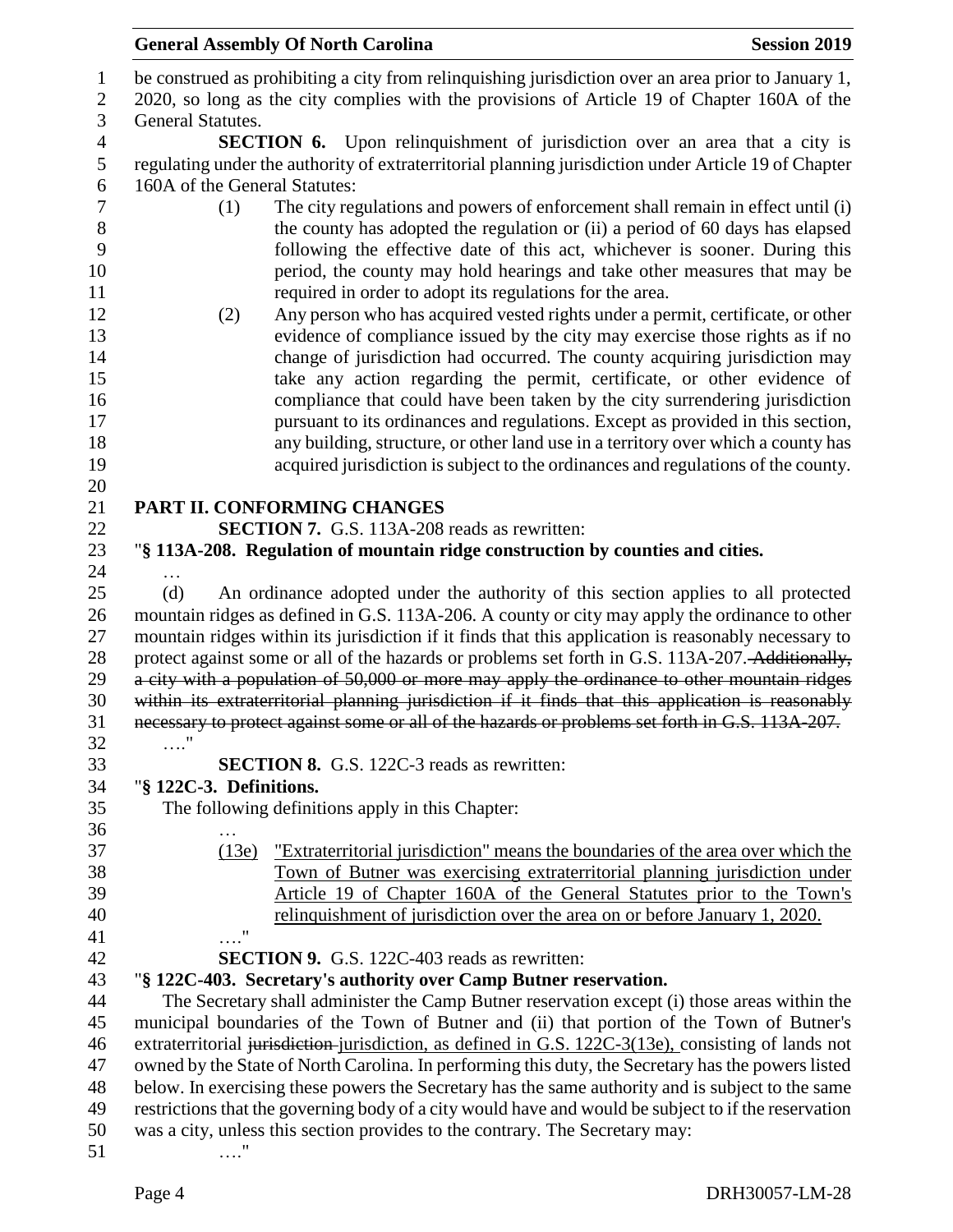**SECTION 10.** G.S. 122C-405 reads as rewritten:

## "**§ 122C-405. Procedure applicable to rules.**

 Rules adopted by the Secretary under this Article shall be adopted in accordance with the procedures for adopting a city ordinance on the same subject, shall be subject to review in the manner provided for a city ordinance adopted on the same subject, and shall be enforceable in accordance with the procedures for enforcing a city ordinance on the same subject. Violation of a rule adopted under this Article is punishable as provided in G.S. 122C-406.

 Rules adopted under this Article may apply to part or all of the Camp Butner Reservation, except those areas within the municipal boundaries of the Town of Butner and that portion of the 10 Town of Butner's extraterritorial jurisdiction-jurisdiction, as defined in G.S. 122C-3(13e), consisting of lands not owned by the State of North Carolina. If a public hearing is required before the adoption of a rule, Advisory the Secretary shall designate one or more employees of the Department to conduct the hearing. The Butner Town Council shall receive at least 14 days' advance written notice of any public hearing with all correspondence concerning such public hearings to be directed to the mayor of the Town of Butner and sent by certified mail, return receipt requested, or equivalent delivery service to Butner Town Hall."

- 
- 

**SECTION 11.** G.S. 122C-410 reads as rewritten:

# "**§ 122C-410. Authority of county or city over Camp Butner Reservation; zoning jurisdiction by Town of Butner over State lands.**

 (a) A municipality other than the Town of Butner may not annex territory extending into or extend its extraterritorial jurisdiction into the Camp Butner reservation without written 22 approval from the Secretary and the Butner Town Council of each proposed annexation or 23 extension. annexation. The Town of Butner may not annex territory extending into or extend its extraterritorial jurisdiction into those portions of the Camp Butner Reservation owned by the 25 State of North Carolina without written approval from the Secretary of each proposed annexation or extension. annexation. The procedures, if any, for withdrawing approval granted by the 27 Secretary to an annexation or extension of extraterritorial jurisdiction-shall be stated in the notice of approval.

 (b) A county ordinance may apply in part or all of the Camp Butner reservation (other 30 than areas within the Town of Butner) if the Secretary gives written approval of the ordinance, except that ordinances adopted by a county under Article 18 of Chapter 153A of the General Statutes may not apply in the extraterritorial jurisdiction of the Town of Butner without approval 33 of the Butner Town Council. ordinance. The Secretary may withdraw approval of a county ordinance by giving written notification, by certified mail, return receipt requested, to the county. A county ordinance ceases to be effective in the Camp Butner reservation 30 days after the county receives the written notice of the withdrawal of approval. This section does not enhance or 37 diminish the authority of a county to enact ordinances applicable to the Town of Butner and its extraterritorial jurisdiction.Butner.

 (c) Notwithstanding any other provision of this Article, no portion of the lands owned by 40 the State as of September 1, 2007, which are located in the extraterritorial jurisdiction or the incorporated limits of the Town of Butner shall be subject to any of the powers granted to the Town of Butner pursuant to Article 19 of Chapter 160A of the General Statutes except as to property no longer owned by the State. If any portion of such property owned by the State of North Carolina as of September 1, 2007, is no longer owned by the State, the Town of Butner may exercise all legal authority granted to the Town pursuant to the terms of its charter or by Article 19 of Chapter 160A of the General Statutes and may do so by ordinances adopted prior to the actual date of transfer. Before the State shall dispose of any property inside the incorporated limits of the Town of Butner or any of that property currently under the control of the North Carolina Department of Health and Human Services or the North Carolina Department of 50 Agriculture and Consumer Services within the extraterritorial iurisdiction-jurisdiction, as defined in G.S. 122C-3(13e), of the Town of Butner, southeast of Old Highway 75, northeast of Central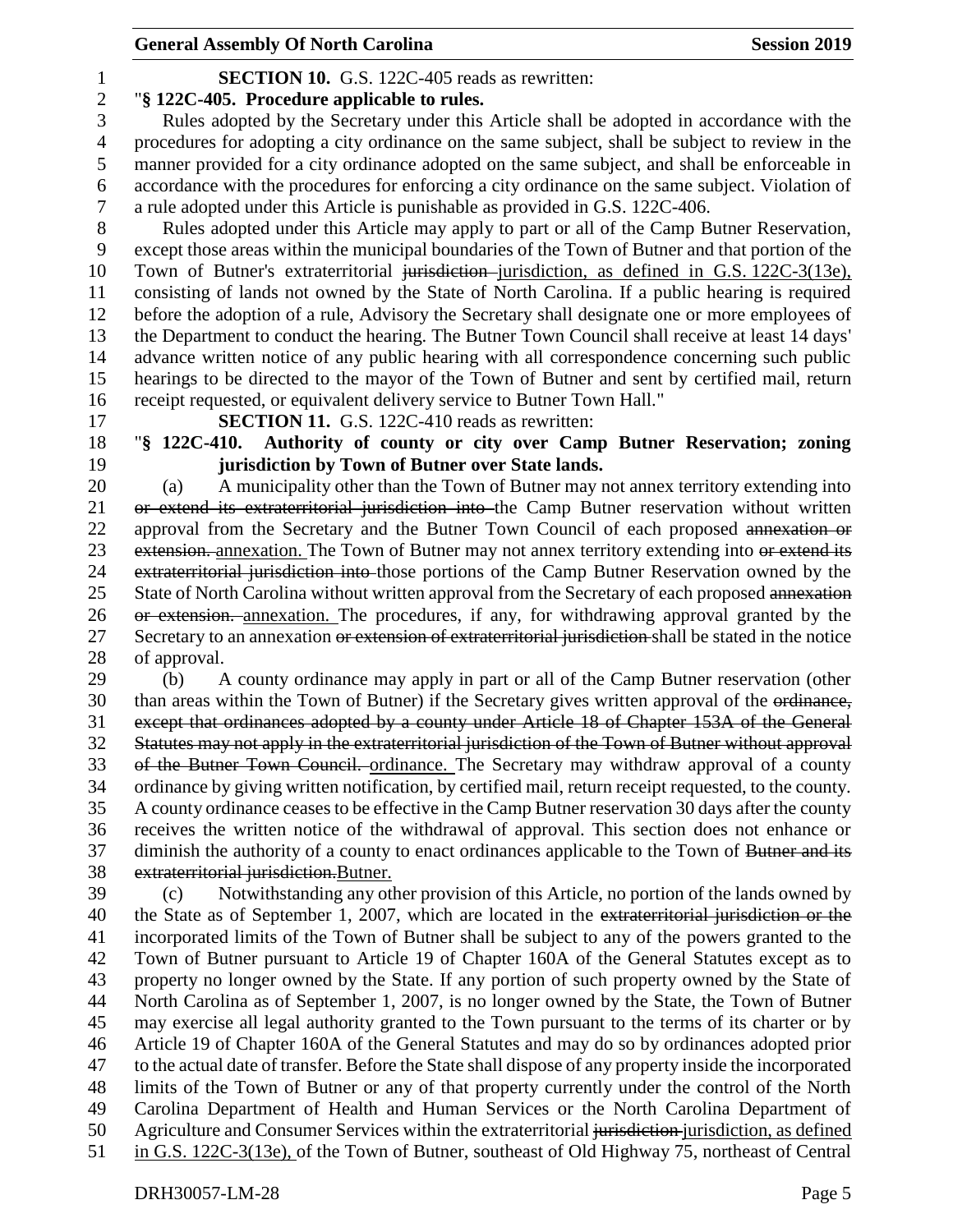### **General Assembly Of North Carolina Session 2019 Session 2019**

 Avenue, southwest of 33rd Street, and northwest of "G" Street, by sale or lease for any use not directly associated with a State function, the Town of Butner shall first be given the right of first refusal to purchase said property at fair market value as determined by the average of the value of said property as determined by a qualified appraiser selected by the Secretary and a qualified appraiser selected by the Town of Butner." **SECTION 12.** G.S. 130A-317 reads as rewritten: "**§ 130A-317. Department to provide advice; submission and approval of public water system plans.** … (d) Municipalities, counties, local boards or commissions, water and sewer authorities, or groups of municipalities and counties may establish and administer within their utility service areas their own approval program in lieu of State approval of water system plans required in subsection (c) of this section for construction or alteration of the distribution system of a proposed or existing public water system, subject to the prior certification of the Department. For purposes of this subsection, the service area of a municipality shall include only that area within the corporate limits of the municipality and that area outside a municipality in its extraterritorial jurisdiction where water service is already being provided to the permit applicant by the municipality or connection to the municipal water system is immediately available to the applicant; the service areas of counties and the other entities or groups shall include only those areas where water service is already being provided to the applicant by the permitting authority or connection to the permitting authority's system is immediately available. For purposes of this subsection, the term "extraterritorial jurisdiction" means the boundaries of the area over which a municipality was exercising extraterritorial planning jurisdiction under Article 19 of Chapter 160A of the General Statutes prior to the municipality's relinquishment of jurisdiction over the area on or before January 1, 2020. No later than the 180th day after the receipt of an approval program and statement submitted by any local government, commission, authority, or board, the Department shall certify any local program that meets all of the following conditions: …." **SECTION 13.** G.S. 136-44.50 reads as rewritten: "**§ 136-44.50. Transportation corridor official map act.** (a) A transportation corridor official map may be adopted or amended by any of the following: … Before a city adopts a transportation corridor official map that extends beyond the extraterritorial jurisdiction of its building permit issuance and subdivision control ordinances, or adopts an amendment to a transportation corridor official map outside the extraterritorial jurisdiction of its building permit issuance and subdivision control ordinances, the city shall obtain approval from the Board of County Commissioners. (a1) No property may be regulated under this Article until: (1) The governing board of the city, the county, the regional transportation authority, the North Carolina Turnpike Authority, the Department of Transportation, or any other entity listed in subsection (a) of this section has held a public hearing in each county affected by the map on the proposed map or amendment. Notice of the hearing shall be provided: … b. By two week written notice to the Secretary of Transportation, the Chairman of the Board of County Commissioners, and the Mayor of 48 any city or town through whose corporate or extraterritorial jurisdiction the transportation corridor passes. …." **SECTION 14.** G.S. 136-55.1 reads as rewritten: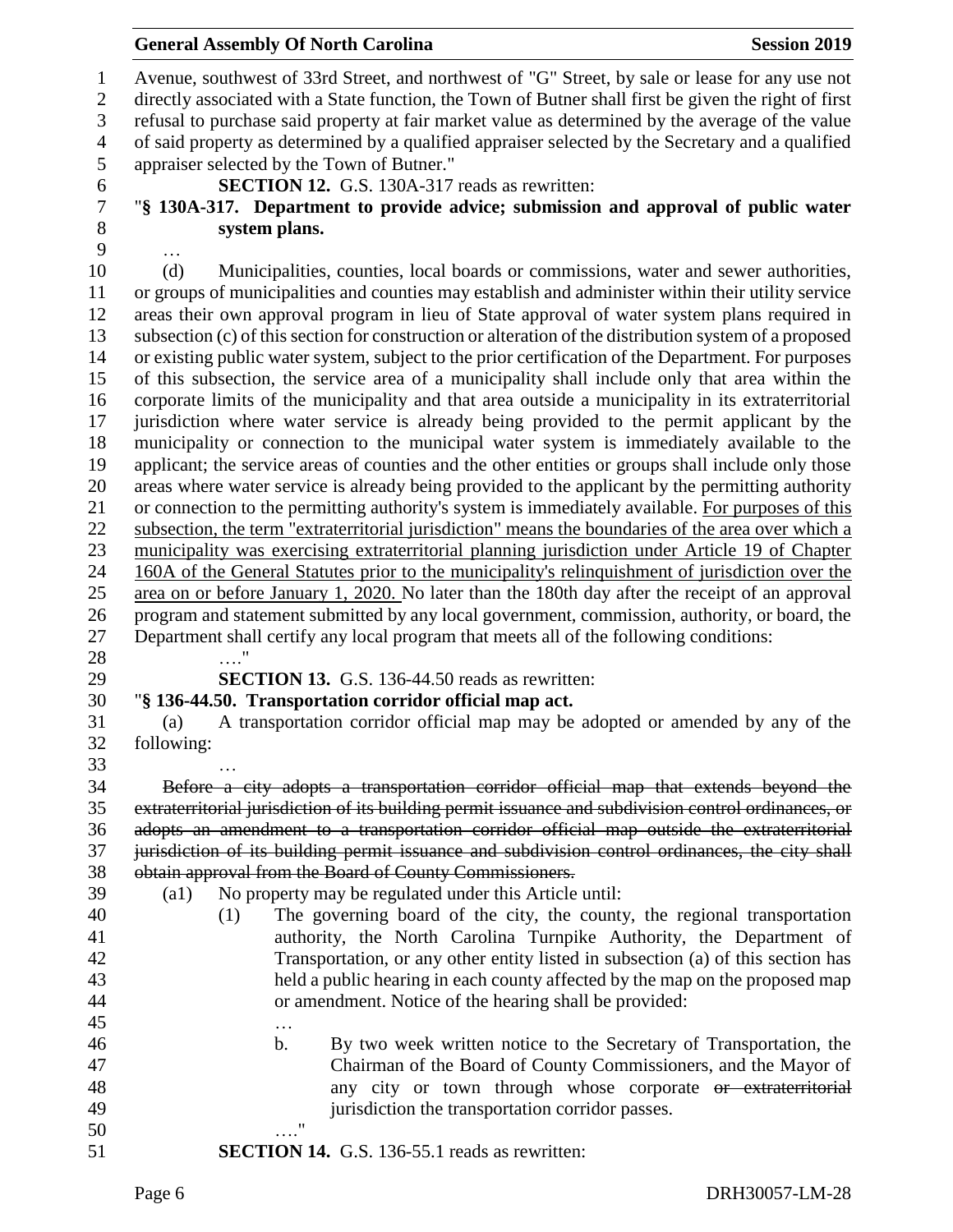General Assembly Of North Carolina **Session 2019**  "**§ 136-55.1. Notice of abandonment.** … (b) In keeping with its overall zoning scheme and long-range plans regarding the 4 extraterritorial jurisdiction area, a A municipality may keep open and assume responsibility for maintenance of a road within one mile of its corporate limits once it is abandoned from the State highway system." **SECTION 15.** G.S. 136-63 reads as rewritten: "**§ 136-63. Change or abandonment of roads.** … (b) In keeping with its overall zoning scheme and long-range plans regarding the extraterritorial jurisdiction area, a A municipality may keep open and assume responsibility for maintenance of a road within one mile of its corporate limits once it is abandoned from the State highway system." **SECTION 16.** G.S. 136-66.3 reads as rewritten: "**§ 136-66.3. Local government participation in improvements to the State transportation system.** (a) Municipal Participation Authorized. – A municipality may, but is not required to, participate in the right-of-way and construction cost of a State transportation improvement approved by the Board of Transportation under G.S. 143B-350(f)(4) that is located in the 20 municipality or its extraterritorial jurisdiction.municipality. …." **SECTION 17.** G.S. 143-138 reads as rewritten: "**§ 143-138. North Carolina State Building Code.** (e) Effect upon Local Codes. – Except as otherwise provided in this section, the North Carolina State Building Code shall apply throughout the State, from the time of its adoption. Approved rules shall become effective in accordance with G.S. 150B-21.3. However, any political subdivision of the State may adopt a fire prevention code and floodplain management regulations within its jurisdiction. The territorial jurisdiction of any municipality or county for this purpose, unless otherwise specified by the General Assembly, shall be as follows: Municipal jurisdiction shall include all areas within the corporate limits of the municipality and extraterritorial jurisdiction areas established as provided in G.S. 160A-360 or a local act; municipality; county jurisdiction shall include all other areas of the county. No such code or regulations, other than floodplain management regulations and those permitted by G.S. 160A-436, shall be effective until they have been officially approved by the Building Code Council as providing adequate minimum standards to preserve and protect health and safety, in accordance with the provisions of subsection (c) above. Local floodplain regulations may regulate all types and uses of buildings or structures located in flood hazard areas identified by local, State, and federal agencies, and include provisions governing substantial improvements, substantial damage, cumulative substantial improvements, lowest floor elevation, protection of mechanical and electrical systems, foundation construction, anchorage, acceptable flood resistant materials, and other measures the political subdivision deems necessary considering the characteristics of its flood hazards and vulnerability. In the absence of approval by the Building Code Council, or in the event that approval is withdrawn, local fire prevention codes and regulations shall have no force and effect. Provided any local regulations approved by the local governing body which are found by the Council to be more stringent than the adopted statewide fire prevention code and which are found to regulate only activities and conditions in buildings, structures, and premises that pose dangers of fire, explosion or related hazards, and are not matters in conflict with the State Building Code, shall be approved. Local governments may enforce the fire prevention code of the State Building Code using civil remedies authorized under G.S. 143-139, 153A-123, and 160A-175. If the Commissioner of Insurance or other State official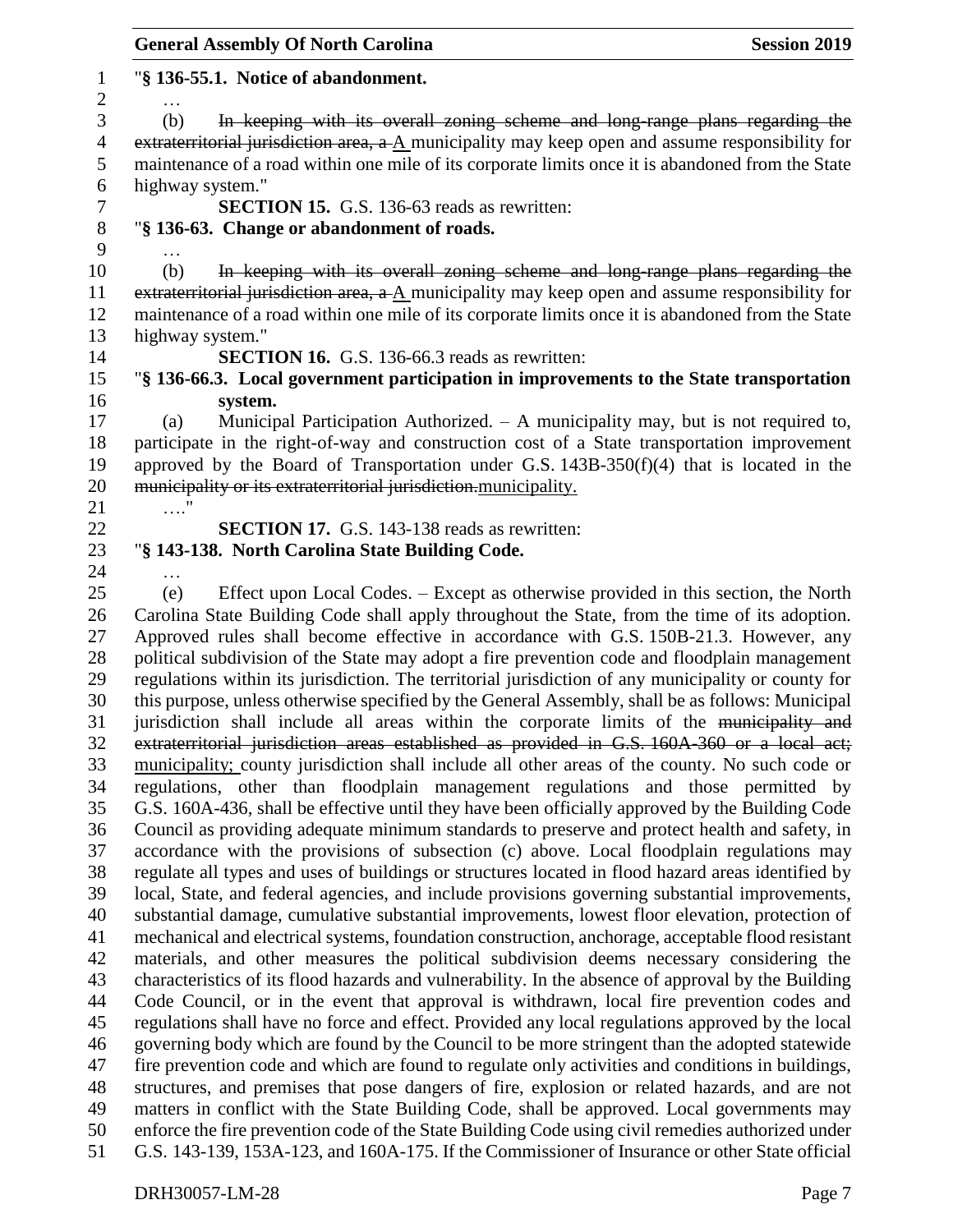| <b>General Assembly Of North Carolina</b>                                                                                                                                                                                                                                                                                                         | <b>Session 2019</b> |
|---------------------------------------------------------------------------------------------------------------------------------------------------------------------------------------------------------------------------------------------------------------------------------------------------------------------------------------------------|---------------------|
| with responsibility for enforcement of the Code institutes a civil action pursuant to G.S. 143-139,<br>a local government may not institute a civil action under G.S. 143-139, 153A-123, or 160A-175<br>based upon the same violation. Appeals from the assessment or imposition of such civil remedies<br>shall be as provided in G.S. 160A-434. |                     |
| A local government may not adopt any ordinance in conflict with the exemption provided by<br>subsection (c1) of this section. No local ordinance or regulation shall be construed to limit the<br>exemption provided by subsection (c1) of this section.<br>. "                                                                                   |                     |
| SECTION 18. G.S. 143-215.1 reads as rewritten:                                                                                                                                                                                                                                                                                                    |                     |
| "§ 143-215.1. Control of sources of water pollution; permits required.                                                                                                                                                                                                                                                                            |                     |
|                                                                                                                                                                                                                                                                                                                                                   |                     |
| Local Permit Programs for Sewer Extension and Reclaimed Water Utilization. -<br>(f)                                                                                                                                                                                                                                                               |                     |
| Municipalities, counties, local boards or commissions, water and sewer authorities, or groups of                                                                                                                                                                                                                                                  |                     |
| municipalities and counties may establish and administer within their utility service areas their                                                                                                                                                                                                                                                 |                     |
| own general permit programs in lieu of State permit required in G.S. 143-215.1(a)(2), (3), and                                                                                                                                                                                                                                                    |                     |
| (8) above, for construction, operation, alteration, extension, change of proposed or existing sewer                                                                                                                                                                                                                                               |                     |
| system, subject to the prior certification of the Commission. For purposes of this subsection, the                                                                                                                                                                                                                                                |                     |
| service area of a municipality shall include only that area within the corporate limits of the                                                                                                                                                                                                                                                    |                     |
| municipality and that area outside a municipality in its extraterritorial jurisdiction where sewer                                                                                                                                                                                                                                                |                     |
| service or a reclaimed water utilization system is already being provided by the municipality to<br>the permit applicant or connection to the municipal sewer system or a reclaimed water utilization                                                                                                                                             |                     |
| system is immediately available to the applicant; the service areas of counties and the other                                                                                                                                                                                                                                                     |                     |
| entities or groups shall include only those areas where sewer service or a reclaimed water                                                                                                                                                                                                                                                        |                     |
| utilization system is already being provided to the applicant by the permitting authority or                                                                                                                                                                                                                                                      |                     |
| connection to the permitting authority's system is immediately available. For purposes of this                                                                                                                                                                                                                                                    |                     |
| subsection, the term "extraterritorial jurisdiction" means the boundaries of the area over which a                                                                                                                                                                                                                                                |                     |
| municipality was exercising extraterritorial planning jurisdiction under Article 19 of Chapter                                                                                                                                                                                                                                                    |                     |
| 160A of the General Statutes prior to the municipality's relinquishment of jurisdiction over the                                                                                                                                                                                                                                                  |                     |
| area on or before January 1, 2020. No later than the 180th day after the receipt of a program and                                                                                                                                                                                                                                                 |                     |
| statement submitted by any local government, commission, authority, or board the Commission                                                                                                                                                                                                                                                       |                     |
| shall certify any local program that does all of the following:                                                                                                                                                                                                                                                                                   |                     |
|                                                                                                                                                                                                                                                                                                                                                   |                     |
| SECTION 19. G.S. 143-215.57 reads as rewritten:                                                                                                                                                                                                                                                                                                   |                     |
| "§ 143-215.57. Procedures in issuing permits.                                                                                                                                                                                                                                                                                                     |                     |
|                                                                                                                                                                                                                                                                                                                                                   |                     |
| (b)<br>In prescribing standards and requirements for the issuance of permits under this Part<br>and in issuing permits, local governments shall proceed as in the case of an ordinance for the                                                                                                                                                    |                     |
| better government of the county or city as the case may be. A city may exercise the powers                                                                                                                                                                                                                                                        |                     |
| granted in this Part not only within its corporate boundaries but also within the area of its                                                                                                                                                                                                                                                     |                     |
| extraterritorial zoning jurisdiction. boundaries. A county may exercise the powers granted in this                                                                                                                                                                                                                                                |                     |
| Part at any place within the county that is outside the zoning jurisdiction of a city in the county.                                                                                                                                                                                                                                              |                     |
| If a city does not exercise the powers granted in this Part in the city's extraterritorial zoning                                                                                                                                                                                                                                                 |                     |
| jurisdiction, the county may exercise the powers granted in this Part in the city's extraterritorial                                                                                                                                                                                                                                              |                     |
| zoning jurisdiction. The county may regulate territory within the zoning jurisdiction of any city                                                                                                                                                                                                                                                 |                     |
| whose governing body, by resolution, agrees to the regulation. The governing body of a city may,                                                                                                                                                                                                                                                  |                     |
| upon one year's written notice, withdraw its approval of the county regulations, and those                                                                                                                                                                                                                                                        |                     |
| regulations shall have no further effect within the city's jurisdiction.                                                                                                                                                                                                                                                                          |                     |
| $\ldots$ "                                                                                                                                                                                                                                                                                                                                        |                     |
| <b>SECTION 20.</b> G.S. 153A-317.14 reads as rewritten:                                                                                                                                                                                                                                                                                           |                     |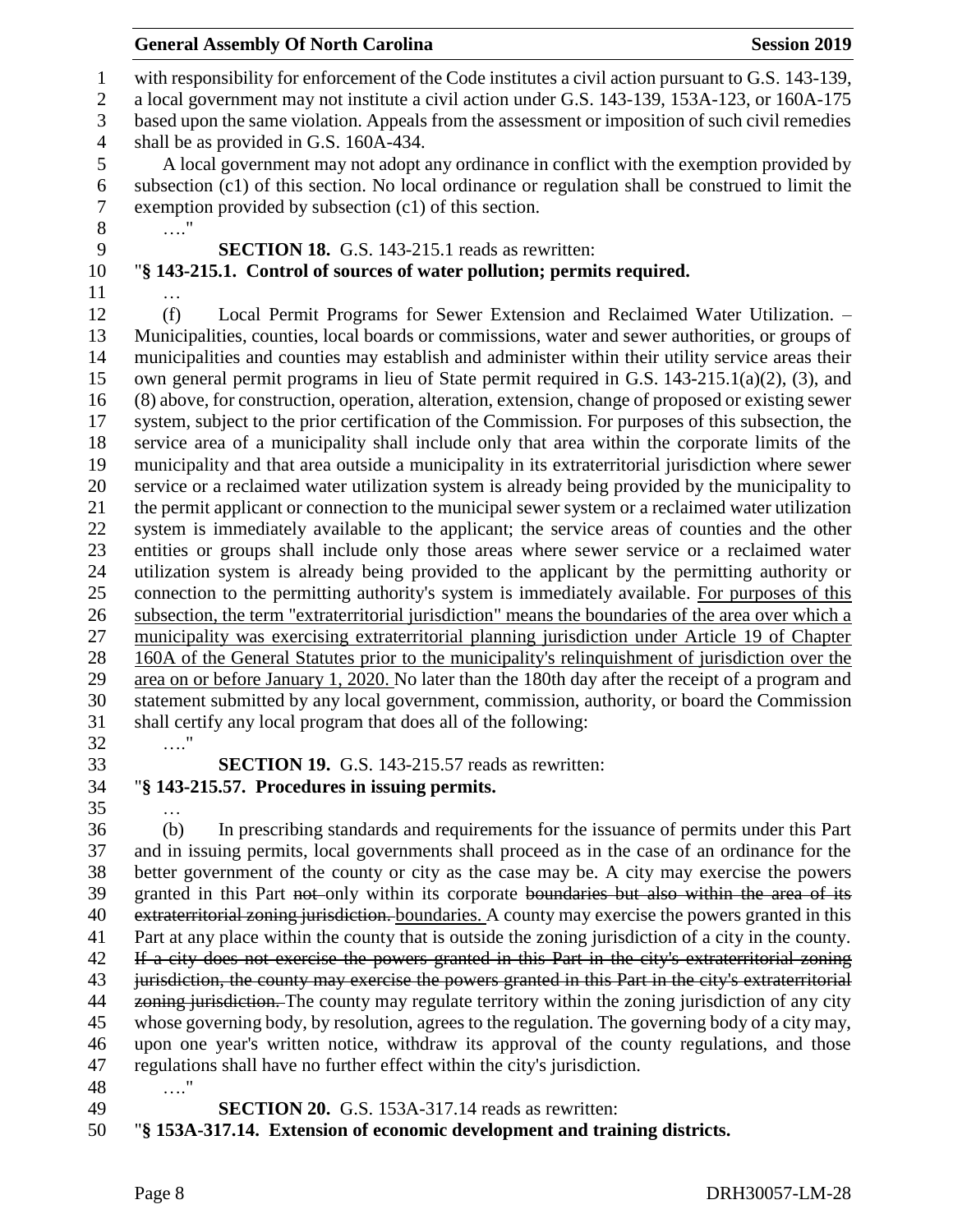|                            | <b>General Assembly Of North Carolina</b>                                                                                                                                                                                                                                                                                    | <b>Session 2019</b> |
|----------------------------|------------------------------------------------------------------------------------------------------------------------------------------------------------------------------------------------------------------------------------------------------------------------------------------------------------------------------|---------------------|
| (a)                        | Standards. $-$ A board of commissioners may by resolution annex territory to an<br>economic development and training district upon finding that:                                                                                                                                                                             |                     |
| (6)                        | If any of the area proposed to be annexed to the district is wholly or partially<br>within the extraterritorial jurisdiction of a municipality, then it shall be<br>necessary to first obtain the affirmative vote of a majority of the members of<br>the governing body of the municipality before the area can be annexed. |                     |
|                            |                                                                                                                                                                                                                                                                                                                              |                     |
|                            | <b>SECTION 21.</b> G.S. 160A-58.4 reads as rewritten:                                                                                                                                                                                                                                                                        |                     |
|                            | "§ 160A-58.4. Extraterritorial powers.                                                                                                                                                                                                                                                                                       |                     |
|                            | Satellite corporate limits shall not be considered a part of the city's corporate limits for the                                                                                                                                                                                                                             |                     |
|                            | purposes of extraterritorial land-use regulation pursuant to G.S. 160A-360, or abatement of                                                                                                                                                                                                                                  |                     |
|                            | public health nuisances pursuant to G.S. 160A-193. However, a city's power to regulate land use                                                                                                                                                                                                                              |                     |
|                            | pursuant to Chapter 160A, Article 19, or to abate public health nuisances pursuant to                                                                                                                                                                                                                                        |                     |
|                            | G.S. 160A-193, G.S. 160A-193 shall be the same within satellite corporate limits as within its                                                                                                                                                                                                                               |                     |
| primary corporate limits." | <b>SECTION 22.</b> G.S. 160A-176.1 reads as rewritten:                                                                                                                                                                                                                                                                       |                     |
|                            | "§ 160A-176.1. Ordinances effective in Atlantic Ocean.                                                                                                                                                                                                                                                                       |                     |
| (a)                        | A city may adopt ordinances to regulate and control swimming, surfing and littering                                                                                                                                                                                                                                          |                     |
|                            | in the Atlantic Ocean adjacent to that portion of the city within its boundaries or within its                                                                                                                                                                                                                               |                     |
|                            | extraterritorial jurisdiction; boundaries; provided, however, nothing contained herein shall be                                                                                                                                                                                                                              |                     |
|                            | construed to permit any city to prohibit altogether swimming and surfing or to make these                                                                                                                                                                                                                                    |                     |
| activities unlawful.       |                                                                                                                                                                                                                                                                                                                              |                     |
| $\ldots$ "                 |                                                                                                                                                                                                                                                                                                                              |                     |
|                            | <b>SECTION 23.</b> G.S. 160A-176.2 reads as rewritten:                                                                                                                                                                                                                                                                       |                     |
|                            | "§ 160A-176.2. Ordinances effective in Atlantic Ocean.                                                                                                                                                                                                                                                                       |                     |
| (a)                        | A city may adopt ordinances to regulate and control swimming, personal watercraft                                                                                                                                                                                                                                            |                     |
|                            | operation, surfing and littering in the Atlantic Ocean and other waterways adjacent to that portion                                                                                                                                                                                                                          |                     |
|                            | of the city within its boundaries or within its extraterritorial jurisdiction; boundaries; provided,                                                                                                                                                                                                                         |                     |
|                            | however, nothing contained herein shall be construed to permit any city to prohibit altogether                                                                                                                                                                                                                               |                     |
|                            | swimming or surfing or to make these activities unlawful.                                                                                                                                                                                                                                                                    |                     |
|                            |                                                                                                                                                                                                                                                                                                                              |                     |
|                            | <b>SECTION 24.</b> G.S. 160A-199 reads as rewritten:<br>"§ 160A-199. Regulation of outdoor advertising.                                                                                                                                                                                                                      |                     |
|                            |                                                                                                                                                                                                                                                                                                                              |                     |
| (m)                        | This section does not apply to any ordinance in effect on the effective date of this                                                                                                                                                                                                                                         |                     |
|                            | section. A city may amend an ordinance in effect on the effective date of this section to extend                                                                                                                                                                                                                             |                     |
|                            | application of the ordinance to off-premises outdoor advertising located in territory acquired by                                                                                                                                                                                                                            |                     |
|                            | annexation or located in the extraterritorial jurisdiction of the city. annexation. A city may repeal                                                                                                                                                                                                                        |                     |
|                            | or amend an ordinance in effect on the effective date of this section so long as the amendment to                                                                                                                                                                                                                            |                     |
|                            | the existing ordinance does not reduce the period of amortization in effect on the effective date                                                                                                                                                                                                                            |                     |
| of this section.           |                                                                                                                                                                                                                                                                                                                              |                     |
| $\ldots$ "                 |                                                                                                                                                                                                                                                                                                                              |                     |
|                            | <b>SECTION 25.</b> G.S. 160A-296 reads as rewritten:                                                                                                                                                                                                                                                                         |                     |
|                            | "§ 160A-296. Establishment and control of streets; center and edge lines.                                                                                                                                                                                                                                                    |                     |
|                            |                                                                                                                                                                                                                                                                                                                              |                     |
| $\left( a \right)$         | A city with a population of 250,000 or over according to the most recent decennial                                                                                                                                                                                                                                           |                     |
|                            | federal census may also exercise the power granted by subdivision $(a)(3)$ of this section within                                                                                                                                                                                                                            |                     |
|                            | its extraterritorial planning jurisdiction. Before a city makes improvements under this subsection,                                                                                                                                                                                                                          |                     |
| provide for maintenance.   | it shall enter into a memorandum of understanding with the Department of Transportation to                                                                                                                                                                                                                                   |                     |
|                            |                                                                                                                                                                                                                                                                                                                              |                     |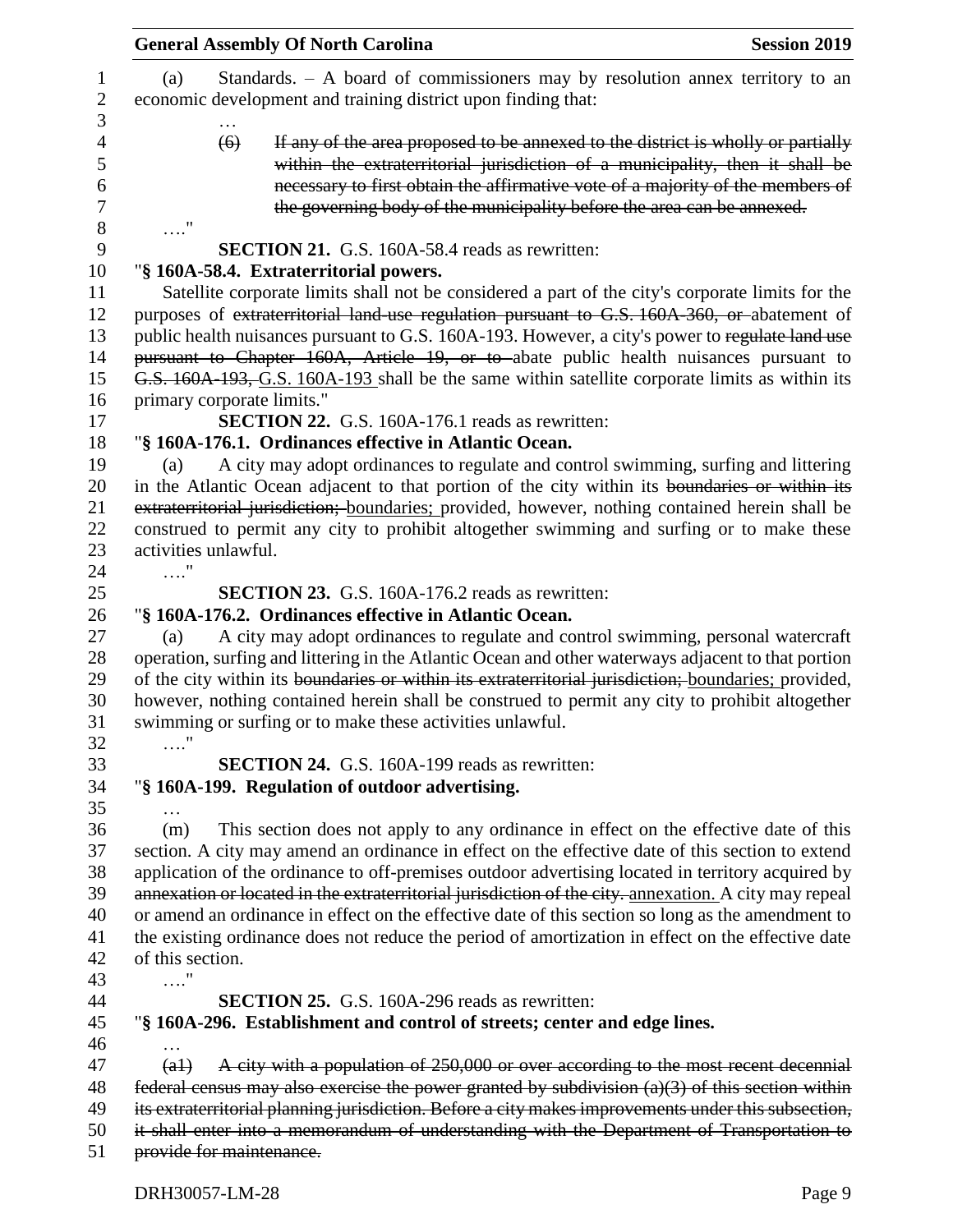| <b>General Assembly Of North Carolina</b>                                                                                                                                                                                                                                                                                                                                                                                                                                                                                          | <b>Session 2019</b>                                                                                                                  |
|------------------------------------------------------------------------------------------------------------------------------------------------------------------------------------------------------------------------------------------------------------------------------------------------------------------------------------------------------------------------------------------------------------------------------------------------------------------------------------------------------------------------------------|--------------------------------------------------------------------------------------------------------------------------------------|
| $\cdots$                                                                                                                                                                                                                                                                                                                                                                                                                                                                                                                           |                                                                                                                                      |
| <b>SECTION 26.</b> G.S. 160A-299 reads as rewritten:                                                                                                                                                                                                                                                                                                                                                                                                                                                                               |                                                                                                                                      |
| "§ 160A-299. Procedure for permanently closing streets and alleys.                                                                                                                                                                                                                                                                                                                                                                                                                                                                 |                                                                                                                                      |
|                                                                                                                                                                                                                                                                                                                                                                                                                                                                                                                                    |                                                                                                                                      |
| (d)<br>This section shall apply to any street or public alley within a city or its extraterritorial<br>jurisdiction-that has been irrevocably dedicated to the public, without regard to whether it has<br>actually been opened. This section also applies to unopened streets or public alleys that are shown<br>on plats but that have not been accepted or maintained by the city, provided that this section shall<br>not abrogate the rights of a dedicator, or those claiming under a dedicator, pursuant to<br>G.S. 136-96. |                                                                                                                                      |
| $\ldots$ "                                                                                                                                                                                                                                                                                                                                                                                                                                                                                                                         |                                                                                                                                      |
| <b>SECTION 27.</b> G.S. 160A-340.2 reads as rewritten:                                                                                                                                                                                                                                                                                                                                                                                                                                                                             |                                                                                                                                      |
| "§ 160A-340.2. Exemptions.                                                                                                                                                                                                                                                                                                                                                                                                                                                                                                         |                                                                                                                                      |
|                                                                                                                                                                                                                                                                                                                                                                                                                                                                                                                                    |                                                                                                                                      |
| The provisions of G.S. 160A-340.1, 160A-340.3, 160A-340.4, 160A-340.5, and<br>(c)<br>160A-340.6 do not apply to a city or joint agency providing communications service as of<br>January 1, 2011, provided the city or joint agency limits the provision of communications service<br>to any one or more of the following:                                                                                                                                                                                                         |                                                                                                                                      |
|                                                                                                                                                                                                                                                                                                                                                                                                                                                                                                                                    |                                                                                                                                      |
| (3)<br>The following service areas:                                                                                                                                                                                                                                                                                                                                                                                                                                                                                                |                                                                                                                                      |
| a.                                                                                                                                                                                                                                                                                                                                                                                                                                                                                                                                 | For the joint agency operated by the cities of Davidson and                                                                          |
|                                                                                                                                                                                                                                                                                                                                                                                                                                                                                                                                    | Mooresville, the service area is the combined areas of the city of<br>Cornelius; the town of Troutman; the town of Huntersville; the |
|                                                                                                                                                                                                                                                                                                                                                                                                                                                                                                                                    | unincorporated areas of Mecklenburg County north of a line beginning                                                                 |
|                                                                                                                                                                                                                                                                                                                                                                                                                                                                                                                                    | at Highway 16 along the west boundary of the county, extending                                                                       |
|                                                                                                                                                                                                                                                                                                                                                                                                                                                                                                                                    | eastward along Highway 16, continuing east along Interstate 485, and                                                                 |
|                                                                                                                                                                                                                                                                                                                                                                                                                                                                                                                                    | continuing eastward to the eastern boundary of the county along                                                                      |
|                                                                                                                                                                                                                                                                                                                                                                                                                                                                                                                                    | Eastfield Road; and the unincorporated areas of Iredell County south                                                                 |
|                                                                                                                                                                                                                                                                                                                                                                                                                                                                                                                                    | of Interstate 40, excluding the City of Statesville and the                                                                          |
|                                                                                                                                                                                                                                                                                                                                                                                                                                                                                                                                    | extraterritorial jurisdiction of the City of Statesville. For purposes of                                                            |
|                                                                                                                                                                                                                                                                                                                                                                                                                                                                                                                                    | this sub-subdivision, the term "extraterritorial jurisdiction" means the                                                             |
|                                                                                                                                                                                                                                                                                                                                                                                                                                                                                                                                    | boundaries of the area over which the City of Statesville was                                                                        |
|                                                                                                                                                                                                                                                                                                                                                                                                                                                                                                                                    | exercising extraterritorial planning jurisdiction under Article 19 of                                                                |
|                                                                                                                                                                                                                                                                                                                                                                                                                                                                                                                                    | Chapter 160A of the General Statutes prior to the City's relinquishment                                                              |
| of jurisdiction over the area on or before January 1, 2020.<br>$^{\prime\prime}$                                                                                                                                                                                                                                                                                                                                                                                                                                                   |                                                                                                                                      |
| <b>SECTION 28.</b> G.S. 160A-366 reads as rewritten:                                                                                                                                                                                                                                                                                                                                                                                                                                                                               |                                                                                                                                      |
| "§ 160A-366. Validation of ordinance.                                                                                                                                                                                                                                                                                                                                                                                                                                                                                              |                                                                                                                                      |
| Any city ordinance regularly adopted before January 1, 1972, under authority of general laws                                                                                                                                                                                                                                                                                                                                                                                                                                       |                                                                                                                                      |
| revised and reenacted in Chapter 160A, Article 19, or under authority of any city charter or local                                                                                                                                                                                                                                                                                                                                                                                                                                 |                                                                                                                                      |
| act concerning the same subject matter, is validated with respect to its application within the                                                                                                                                                                                                                                                                                                                                                                                                                                    |                                                                                                                                      |
| corporate limits of the eity and as to its application within the extraterritorial jurisdiction of the                                                                                                                                                                                                                                                                                                                                                                                                                             |                                                                                                                                      |
| city. Such an ordinance, and any city ordinance adopted since January 1, 1972, under authority                                                                                                                                                                                                                                                                                                                                                                                                                                     |                                                                                                                                      |
| of general laws revised and reenacted in Chapter 160A, Article 19, are hereby validated,                                                                                                                                                                                                                                                                                                                                                                                                                                           |                                                                                                                                      |
| notwithstanding the fact that such ordinances were not recorded pursuant to G.S. 160A-360(b)                                                                                                                                                                                                                                                                                                                                                                                                                                       |                                                                                                                                      |
| or 160A-364 and notwithstanding the fact that the adopting city council did not also adopt an                                                                                                                                                                                                                                                                                                                                                                                                                                      |                                                                                                                                      |
| ordinance defining or delineating by specific description the areas within its extraterritorial                                                                                                                                                                                                                                                                                                                                                                                                                                    |                                                                                                                                      |
| jurisdiction pursuant to G.S. 160A-360; G.S. 160A-364; provided that this act-section shall be                                                                                                                                                                                                                                                                                                                                                                                                                                     |                                                                                                                                      |
| deemed to validate ordinances of cities in Mecklenburg County only with respect to their                                                                                                                                                                                                                                                                                                                                                                                                                                           |                                                                                                                                      |
| application within the corporate limits of such cities."                                                                                                                                                                                                                                                                                                                                                                                                                                                                           |                                                                                                                                      |

**SECTION 29.** G.S. 160A-383.4 reads as rewritten: